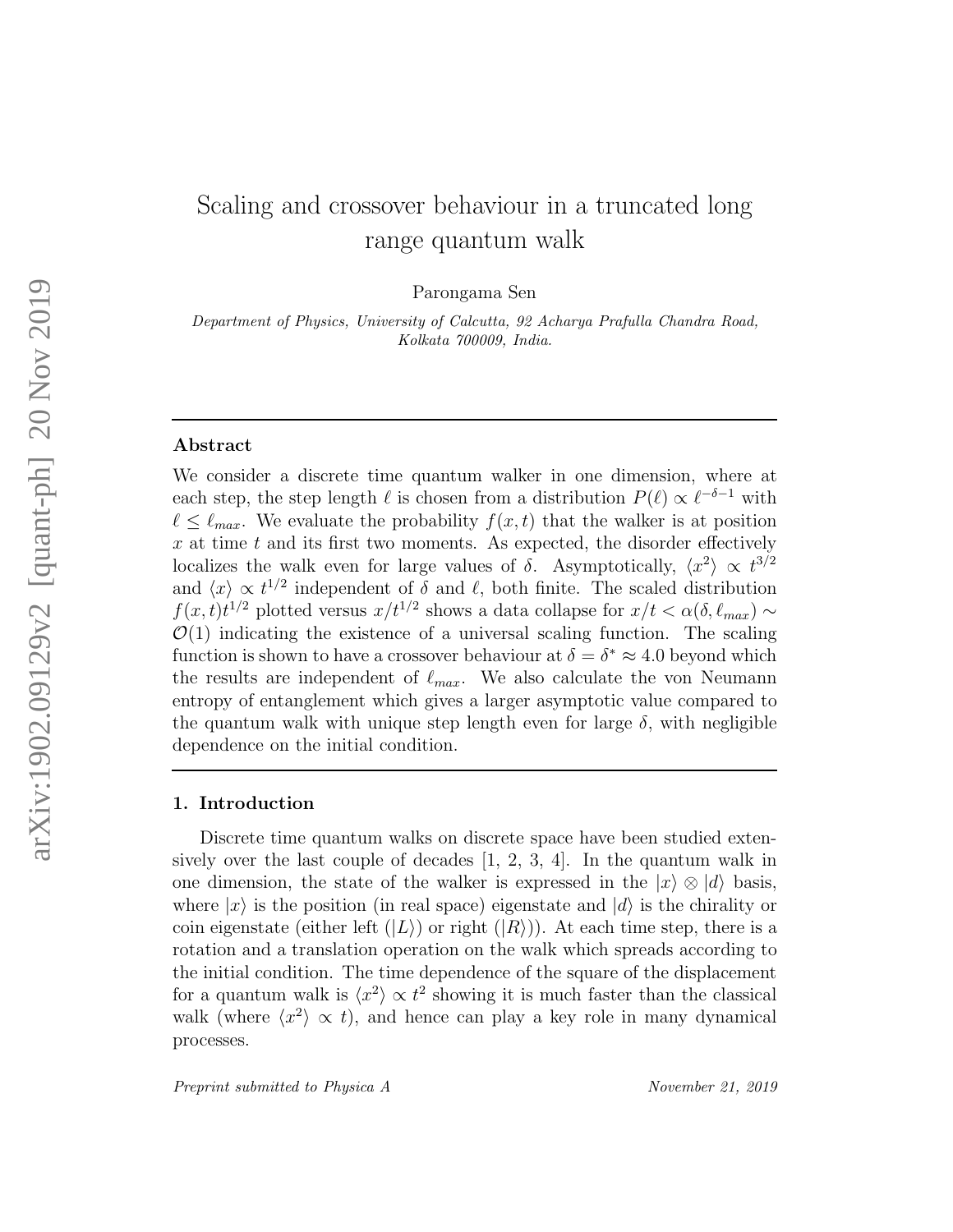Various studies have also been made by modifying the walk in suitable ways. In a large proportion of these works, the effect of disorder has been studied [5]. In some recent works, the disorder has been incorporated in the quantum walk in one dimension by considering long range step lengths chosen randomly at each discrete time step [6, 7]. Variable range step length in a discrete quantum walk along with memory effects was also studied in [8, 9].

With a binary choice of step lengths, the main result was the observation that there is a sub-ballistic but super-diffusive scaling for the second moment;  $\langle x^2 \rangle \propto t^{1.5}$  asymptotically [6]. In [7], Poissonian and other exponentially decaying distributions for the step lengths were used and a similar scaling was found (the exponent was reportedly  $\sim$  1.4 obtained from a short time range). The scaling of the variance of  $x$  is found to be parameter dependent for the non-Markovian walks considered in [8, 9], with a maximum value of the exponent equal to 3. In this context it may be mentioned that long ranged jumps were also considered albeit in a different manner, arising due to reasons like inhomogeneity of the material or geometry of the interferometer [10]. The scaling behaviour in this case was found to be completely different. However, as this long ranged walk does not belong to the class considered in [6, 7, 8, 9], it is not relevant for the present work and will not be discussed further. It may also be mentioned that when decoherence is induced by periodic measurements, the walk may be regarded as one with random step lengths [11]. However, this walk, characteristed by a time dependent periodicity, also belongs to a different class of problems and shows a ballistic to diffusive crossover.

In this paper, we choose the step lengths  $\ell$  from a distribution

$$
P(\ell) = A\ell^{-1-\delta},\tag{1}
$$

which is fat tailed. Moreover, we impose a cut-off in  $\ell$  such that it is like a truncated Levy walk. Hence A, the normalization constant, is given by

$$
A \sum_{1}^{\ell_{max}} \ell^{-1-\delta} = 1.
$$

Note that here the distribution is not truncated at a particular value as in [7], but rather, the maximum step length  $\ell_{max}$  is kept fixed. Thus there are two independent parameters of this distribution, namely,  $\delta$  and  $\ell_{max}$ . The case considered in [6] thus becomes a special case of the distribution (1) by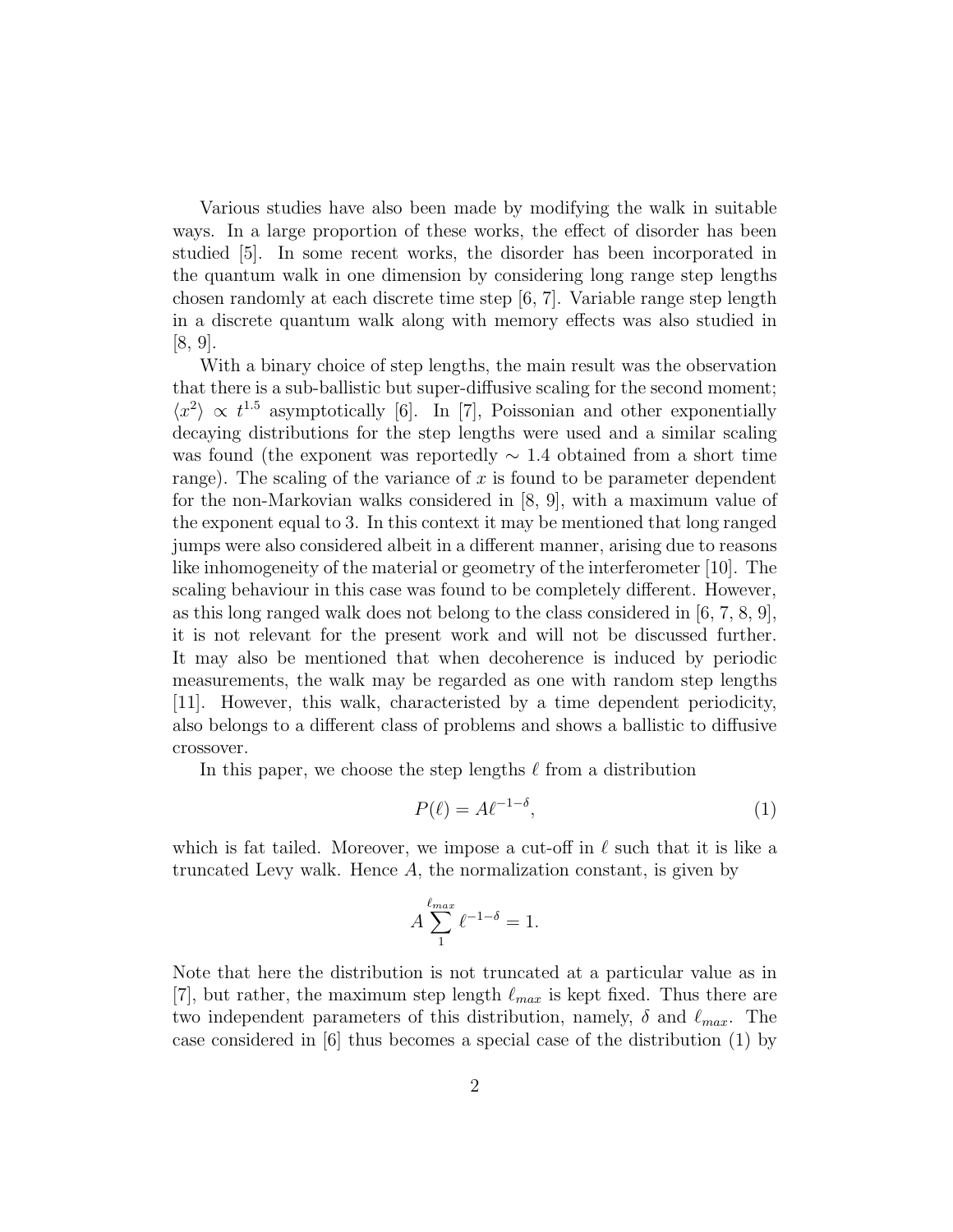putting  $\ell_{max} = 2$  and the probability  $P(\ell = 1)$  or  $P(\ell = 2)$  can then be expressed in terms of  $\delta$ . Here, we have used  $\delta \geq 0$  in general which implies larger step lengths are less probable.

In quantum transport phenomena such Levy distributions have been considered in several earlier works. For the tight binding model which includes interaction with a thermal bath of oscillators [12], the effect of long range hopping has been studied. Also, continuous time quantum walks have been considered on discrete one dimensional lattices with long range steps (with a cut-off), where the interaction strength in the Hamiltonian decays as a power law with the step length [13]. In [14], both long range hoppings and long range interactions were incorporated for hard core bosons.

The quantum walker with disorder (QWWD henceforth) may be slower than the quantum walker without disorder (QWWOD henceforth) as already revealed in the earlier works, but because of the longer step lengths it can reach larger distances. Therefore one of the aims in studying the long ranged quantum walk is to find out its ability to search for remote targets. Another is to check its dependence on the nature of the distribution of the step lengths.

In this paper, we study the scaling behaviour of  $\langle x \rangle$  and  $\langle x^2 \rangle$  for the fat tailed distribution given by Eq. (1). Next, we focus on the form of  $f(x, t)$ , the probability distribution that the walker is at site x at time t. Lastly, we calculate the von Neumann entropy of entanglement which develops between the position and the coin states for the long ranged walks. Note that no measurement is being made at any time for this walk.

# 2. Dynamical scheme and results

We generate the QWWD in the usual manner using a Hadamard coin. The process is exactly the same as described in [6] with  $\ell$  chosen randomly at every step following Eq. (1). The state of the particle,  $\psi(x, t)$ , can be written as

$$
\psi(x,t) = \begin{bmatrix} \psi_L(x,t) \\ \psi_R(x,t) \end{bmatrix}
$$
\n(2)

The walk is initialized at the origin with  $\psi_R(0,0) = a_0, \psi_L(0,0) = b_0; a_0^2 +$  $b_0^2 = 1$  and  $\psi_L(x \neq 0, t = 0) = \psi_R(x \neq 0, t = 0) = 0$ . We choose  $a_0 = \sqrt{\frac{1}{3}}$ and  $b_0 = \sqrt{\frac{2}{3}}$  [15] such that in absence of disorder, an asymmetric probability density profile is obtained and one can study the scaling of both the first and second moments.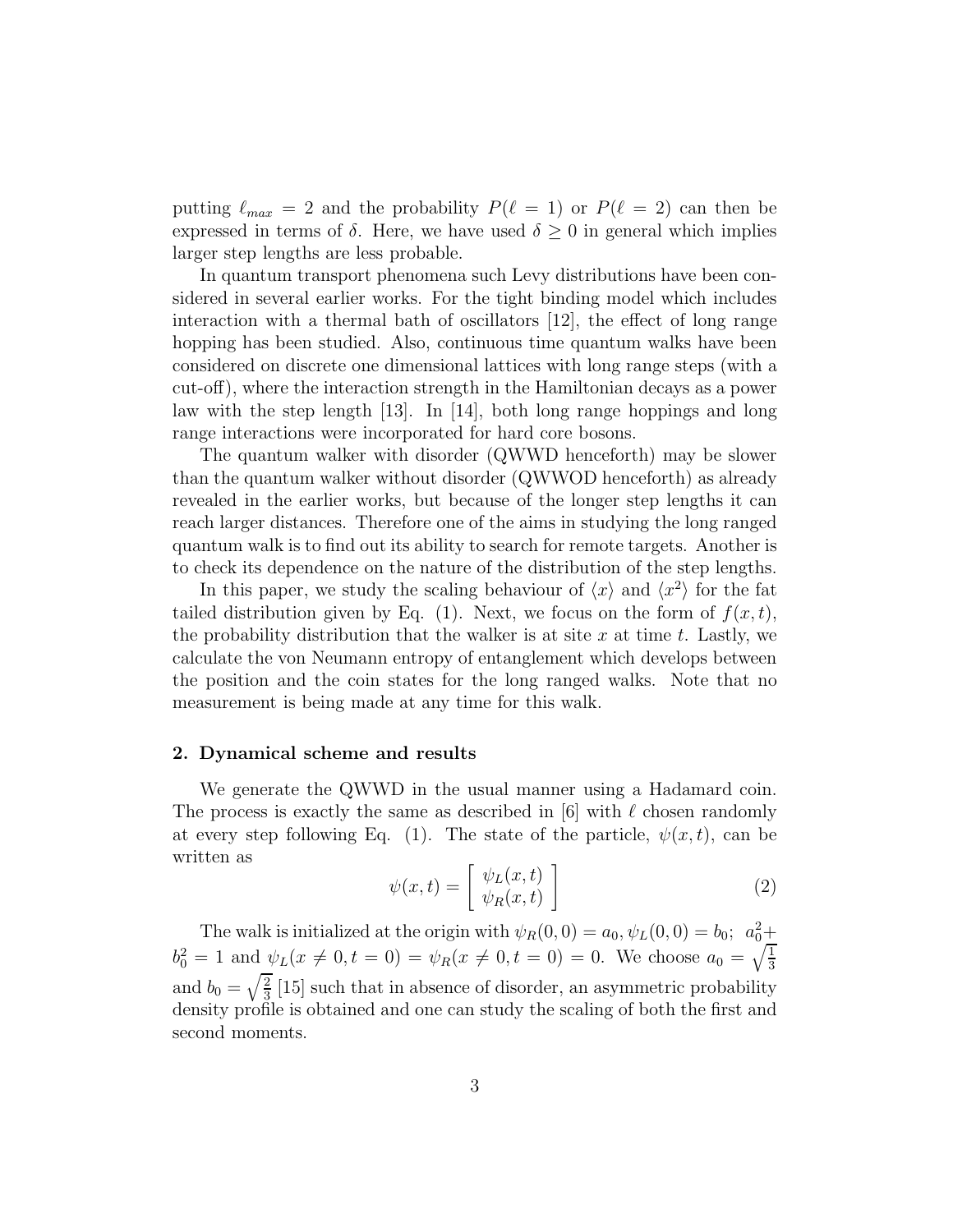

Figure 1: Data collapse of  $f(x,t)t^{1/2}$  against  $x/t^{1/2}$  for four different values of time t shown for  $\delta = 0$  (left) and  $\delta = 5$  (right) with  $\ell_{max} = 12$ .

For any value of  $\delta$ , for a faithful representation of  $P(\ell)$ , one needs to generate a sufficient number of random step lengths. This poses a computational difficulty which increases with larger values of both  $\delta$  and  $\ell_{max}$ . The number of step lengths generated is the maximum iteration time (i.e. the time up to which the walk is generated) multiplied by the number of configurations. One has to keep fixed the maximum time of iteration (to restrict the space spanned by the walker) and then for each value of  $\ell_{max}$ , the minimum number of configurations required for a faithful representation of the distribution is found out. This naturally determines also the maximum value of  $\delta$  which can be used for a given value of  $\ell_{max}$ . Obviously, for larger  $\ell_{max}$ , we have to restrict to smaller values of  $\delta$ . This paper reports the cases for  $4 \leq \ell_{max} \leq 12$ and  $0 \le \delta \le 9.5$  (the maximum value of  $\delta = 9.5$  corresponding to  $\ell_{max} = 4$ ). The number of iterations is  $t = 10000$  used for  $\ell_{max} = 4$  and  $t = 3000$  for  $\ell_{max} = 12$ . The number of configurations used is larger for larger values of  $\ell_{max}$  for the reasons stated above; for example, it is 50000 for  $\ell_{max} = 12$  and 10000 for  $\ell_{max} = 4$ .

The probability  $f(x,t)$  for the particle to be at x is given by  $|\psi_L(x,t)|^2 +$  $|\psi_R(x,t)|^2$  and adds up to unity for all t. It has typically a central peak and two ballistic peaks occurring at nearly extreme values of  $x \sim t$ . We find that except for the region very close to the ballistic peaks, a data collapse can be obtained by plotting  $f(x,t)t^{\gamma}$  against  $x/t^{\gamma}$  with  $\gamma = 0.5$ . Fig. 1 shows the results for the collapse of the centrally peaked region for  $\ell_{max} = 12$  and two extreme values of  $\delta$ .

The first two moments are evaluated as a function of time; the plots are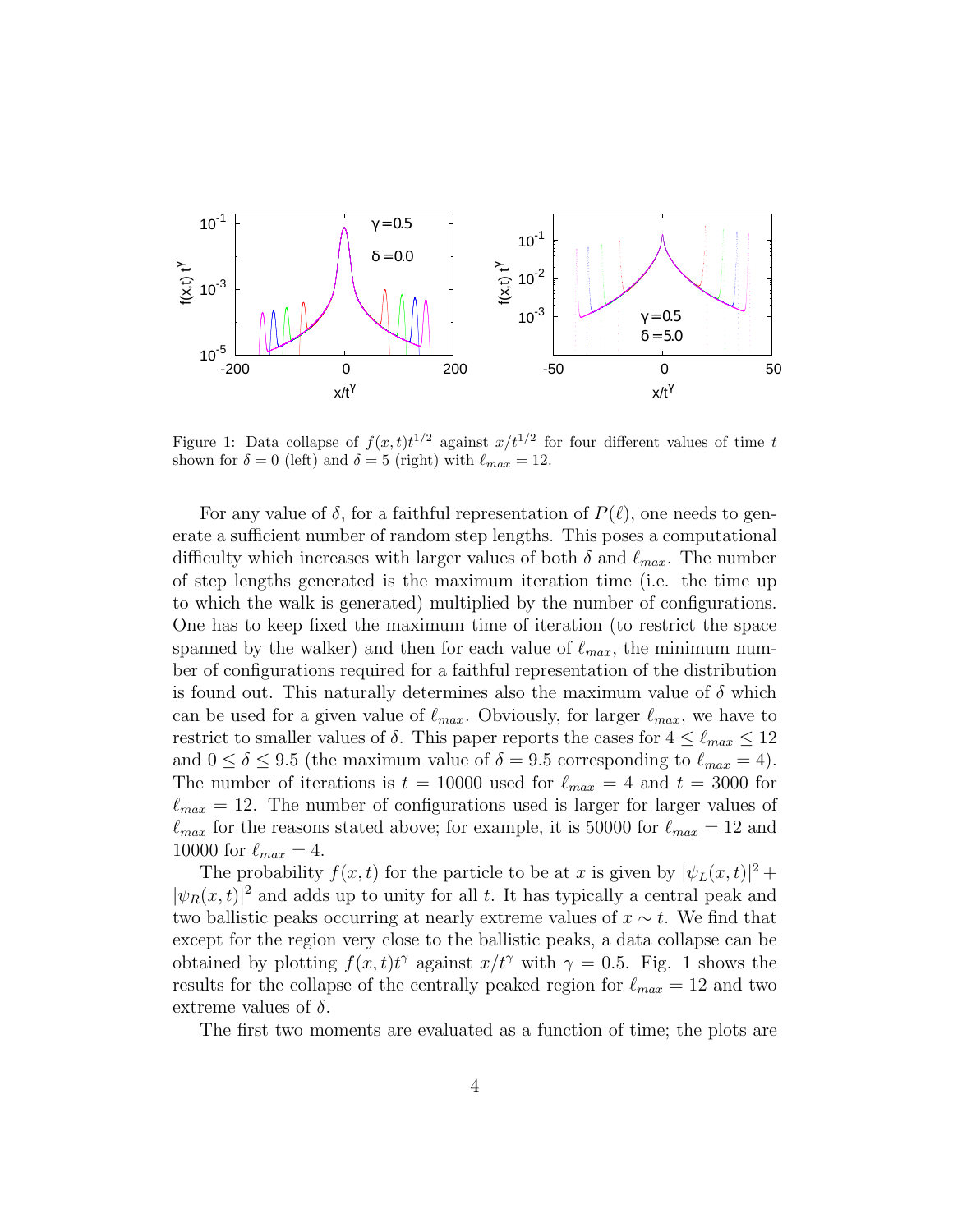

Figure 2: The first two moments of  $f(x, t)$  for  $\delta = 0$  (left) and  $\delta = 5$  (right) are shown for  $\ell_{max} = 12$ . The continuous lines are best fit curves obtained using the form given in Equations 3 and 4. The dashed lines have simple power law variation indicated in the key.

shown in Fig. 2 for  $\ell_{max} = 12$  and  $\delta = 0$  and 5. Clearly, the asymptotic variation is  $\langle x \rangle \propto t^{1/2}$  and  $\langle x^2 \rangle \propto t^{3/2}$ . Following [6], we attempt to fit the moments using the equations

$$
\langle x \rangle = t/(b_1 + b_2\sqrt{t})
$$
\n(3)

and

$$
\langle x^2 \rangle = t^2 / (b_3 + b_4 \sqrt{t}), \qquad (4)
$$

and find that a good consistency can be achieved. These equations had been arrived at using an approximate form of  $f(x, t)$  assuming delta function like behaviour at  $x = 0$  and at the two extreme values of x corresponding to the ballistic peaks. This approximation may not work well here as the collapse for the ballistic peaks is not as accurate as in [6] when one plots  $f(x,t)t^{\gamma}$ against  $x/t^{\gamma}$  with  $\gamma = 1$ , especially for small values of  $\delta$  (only the tips of the ballistic peaks, which have finite widths for small  $\delta$ , merge). This is borne by the fact that one obtains negative values of  $b_3$  for small values of  $\delta$  which is unphysical. Hence we do not proceed with further analysis of the parameters although the fitting is found to be good. It may also be added that scaling behaviour of the moments discussed above is independent of the value of  $\ell_{max}$ and  $\delta$ .

Next we analyze in detail the characteristic features and form of the distribution  $f(x, t)$ . Note that in most of the earlier works, the disorder, usually incorporated through the coin operator, resulted in the transition to a Gaussian distribution. In contrast, in the present case, where the step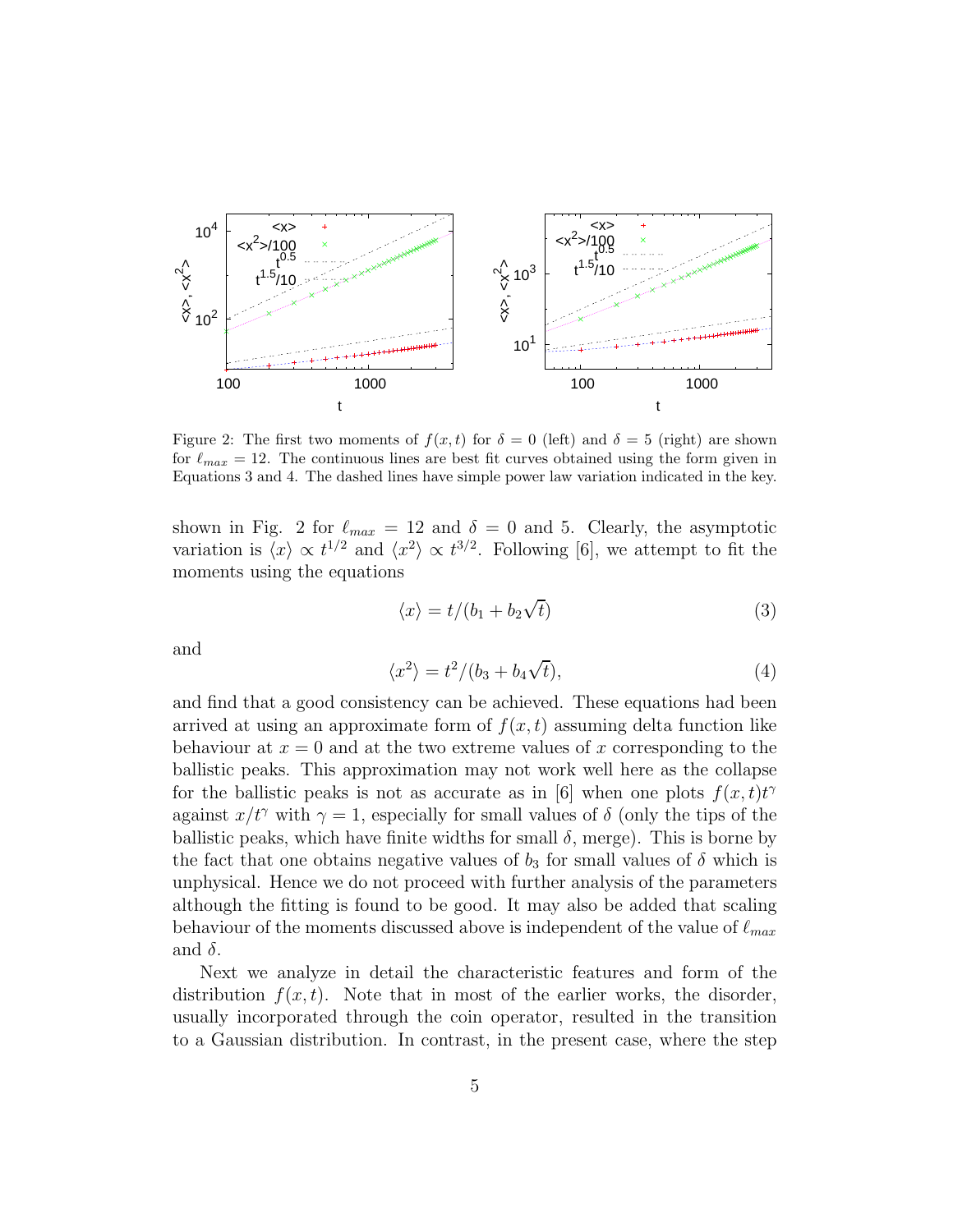

Figure 3: The scaled distribution  $q(z)$  fitted with stretched exponential forms for different values of  $\delta$  for  $\ell_{max} = 12$ . The data has been shifted vertically for better visual effect for  $\delta = 2$  and 5. The dashed line has the form  $z^{-2}$ .

lengths are chosen from a Levy distribution, the form of  $f(x, t)$  as a function of the space variable x is non-Gaussian in general. It is also obvious from Fig. 1 that the nature of the distribution changes appreciably as  $\delta$  is changed. In the following, we investigate the form of the centrally peaked region that is obtained after suitable rescaling of the data. The scaled distribution is written as  $g(z) = f(x, t)t^{1/2}$  and is studied as a function of  $z = x/t^{1/2}$  for the largest value of  $t$  ( $t_{max}$ ) used in the generation of the walk. We have observed that up to values of  $x = \alpha t_{max}^{1/2}$  the data can be fitted to a unique scaled function, where  $\alpha$  is dependent on  $\delta$  and  $\ell_{max}$ . We thus discuss the behaviour of  $g(z)$  for  $z < z_{max} = \alpha$ . For small values of z,  $g(z)$  shows a stretched exponential behaviour while we note that there is a distinct power law decay for larger values of z. Thus we conclude the following behaviour for the scaling function  $g(z)$ :

$$
g(z) = a \exp(-bz^c), \qquad z < z^* = \text{const} \quad z^{-2}, \qquad z^* < z < z_{\text{max}} \tag{5}
$$

For values of  $\delta$  greater than  $\simeq 4$ ,  $z^*$  coincides with  $z_{max}$  such that the power law region is absent. In Fig. 3, the data for three different  $\delta$  values are plotted along with the best fit stretched exponential curves for  $\ell_{max} = 12$ . The function  $z^{-2}$  is shown separately.

The values of  $a, b, c$  are estimated for several values of  $\ell_{max}$  and are shown as functions of  $\delta$  in Fig. 4; all these quantities become independent of  $\ell_{max}$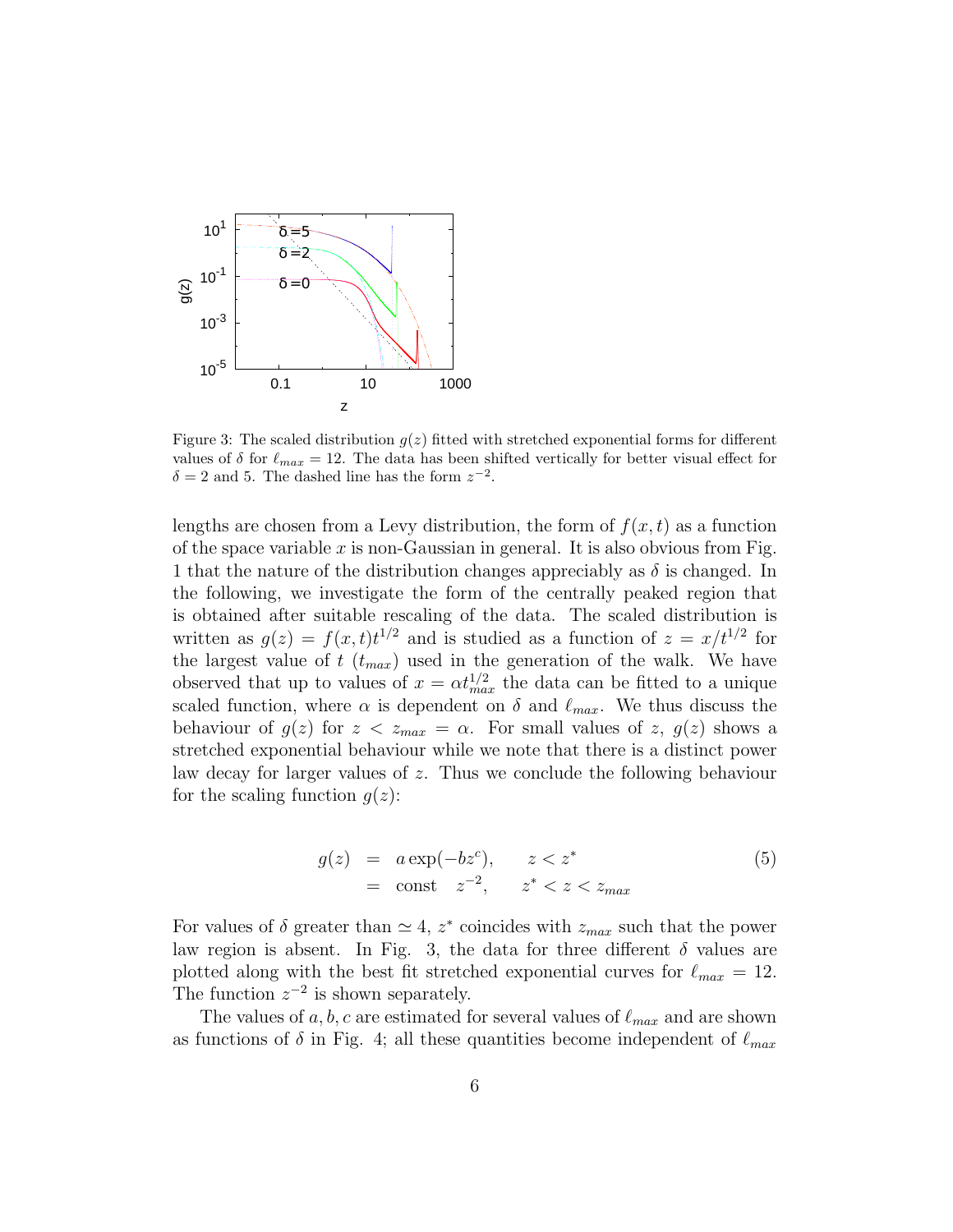

Figure 4: Panels (a-c) show that the values of a, b, c (Eq. 5) as function of  $\delta$  become independent of  $\ell_{max}$  beyond  $\delta \approx 0.4$ . Panel (d) shows the average distance  $\langle x \rangle$  scaled by  $\sqrt{t}$  and the range of the distribution scaled by t in a log-linear plot. The data are shown for  $\ell_{max} = 4, 6$  and 12 (larger values of the range correspond to larger  $\ell_{max}$  while it is the opposite for  $\langle x \rangle$ ) along with the best fit curves (see text).

beyond  $\delta \approx 4$ .

The above results indicate that there exists a crossover behaviour for the scaling function  $g(z)$  at  $\delta = \delta^* \approx 4.0$ , marked by two features. First, we find that the power law decay region of the scaling function  $g(z)$  vanishes above this value of  $\delta$ . Secondly, beyond  $\delta^*$ ,  $g(z)$  becomes independent of  $\ell_{max}$  ( $\geq 4$ ) indicating universal behaviour beyond  $\delta^*$  with respect to the cutoff.

In addition, we study two other quantities which depend on  $\delta$  and also bear the signature of the crossover. The scaled distance  $\langle x \rangle / \sqrt{t}$  travelled at time  $t$  is found to be of the form

$$
\langle x \rangle / \sqrt{t} = \beta_0 + \beta \delta^{\kappa}, \tag{6}
$$

where the value of  $\kappa$  is  $\approx 2.55 \pm 0.03$  for  $\ell_{max} > 4$  and  $2.60 \pm 0.01$  for  $\ell_{max} = 4$ .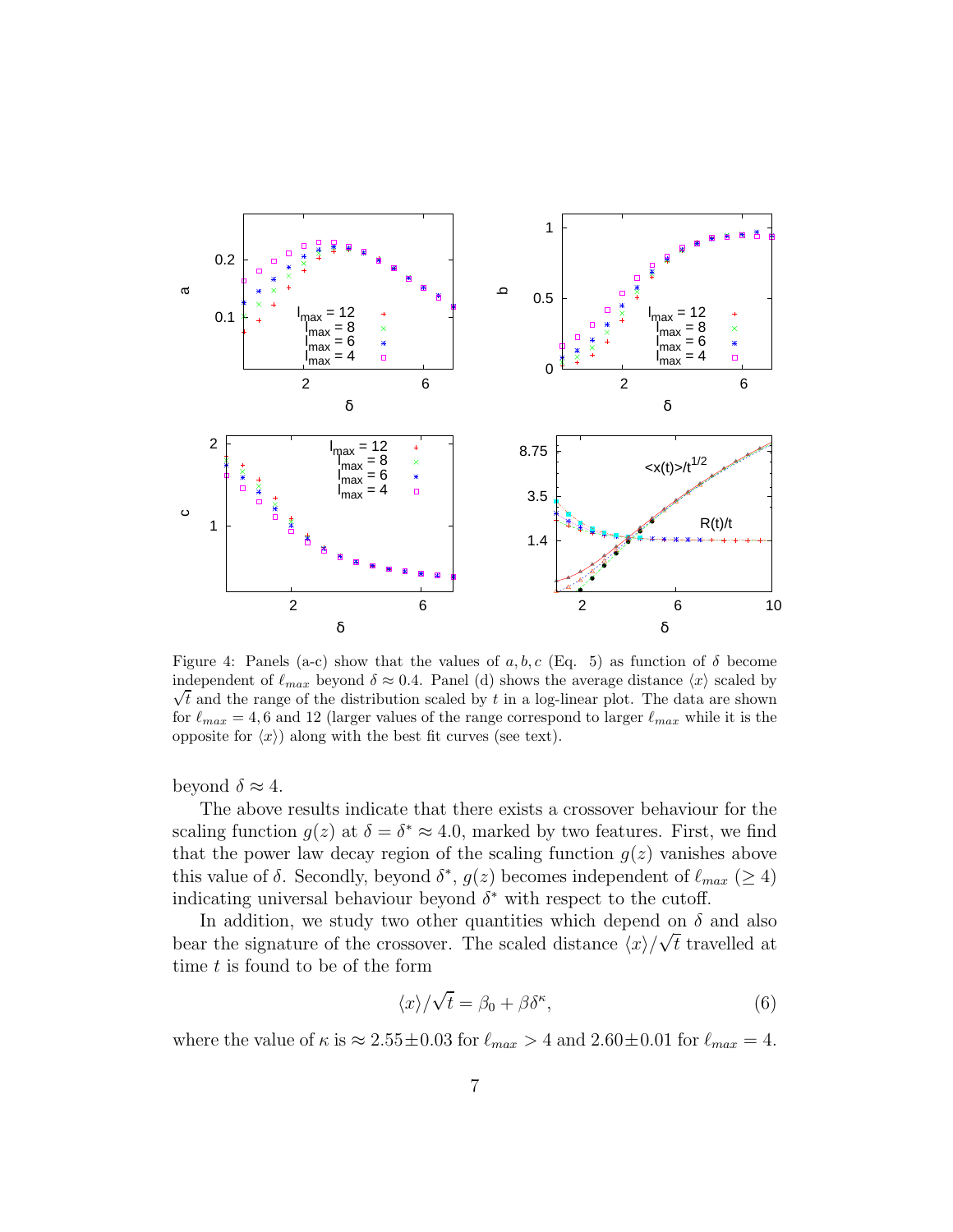The exponent value is obtained by fitting the data for  $\delta \geq 0.5$ . We conclude that  $\kappa$  is a universal exponent  $\approx 2.6$  independent of  $\ell_{max}$  as the values differ by less than ten percent.

The range R over which the probability distribution is nonzero ( $> 10^{-12}$ ) numerically) is also calculated. Since the ballistic peaks occur at values of  $x \sim t$ , the time up to which the walk is generated, R is expected to scale as t. Hence  $R$  is scaled by  $t$  to find out whether any universal behaviour exists. It is found that  $R/t$  has the form

$$
R/t = s + q \exp(-r\delta). \tag{7}
$$

The value of r shows an approximate linear increase with  $\ell_{max}$  while s is very close to  $\sqrt{2}$  independent of  $\ell_{max}$ . Note that for the QWWOD, the peaks occur at  $x \approx t/\sqrt{2}$  such that the range at large times is approximately  $\sqrt{2}t$  and the scaled range is  $\sqrt{2}$  which coincides with the value obtained here for  $\delta \to \infty$ . The results for  $\langle x \rangle /t^{1/2}$  and  $R/t$  are also shown in Fig. 4.

Both  $\langle x \rangle / t^{1/2}$  and  $R/t$  derived from the probability distribution  $f(x, t)$ show the signals of a crossover behaviour as expected. However, we find that the result for the QWWOD limit is attained only by  $R/t$  as it saturates to the value  $\sqrt{2}$  quite fast beyond  $\delta^*$ . This is due to the fact that the central hump, present even at large values of  $\delta$ , affects all other quantities but not the range.

The steep rise of  $\langle x \rangle$  with  $\delta$  can be understood qualitatively. It is noted that  $f(x, t)$  becomes more asymmetric as  $\delta$  is increased (note that for  $\delta \to$  $\infty$ , when the model becomes effectively short ranged and deterministic, one has an asymmetric form for  $f(x, t)$  with the chosen initial condition). This is clearly indicated by the numerical values of  $\langle x \rangle$  which increase with  $\delta$ according to Eq. (6). Even with  $\delta$  as large as 9,  $\langle x \rangle \simeq 816$  with  $\ell_{max} = 4$ while it is  $\simeq$  1786 for the QWWOD. Apart from the fact that the asymmetry increases with  $\delta$ , another reason for  $\langle x \rangle$  to increase with  $\delta$  is that the height of the central peak decreases with  $\delta$ . Thus the contribution from larger values of x become more significant in the expectation value of  $x$ , justifying the rather fast non linear increase of  $\langle x \rangle$  with  $\delta$ .

Lastly, we investigate the so called quantumness of the process by looking at the entanglement measure for different values of the parameters. We calculate the von Neumann entropy of the reduced density matrix by taking trace over the position variables [16, 17, 18]. Note that the initial state is  $|0\rangle \otimes (a_0|L\rangle + b_0|R\rangle)$  for which the von Neumann entropy is zero but the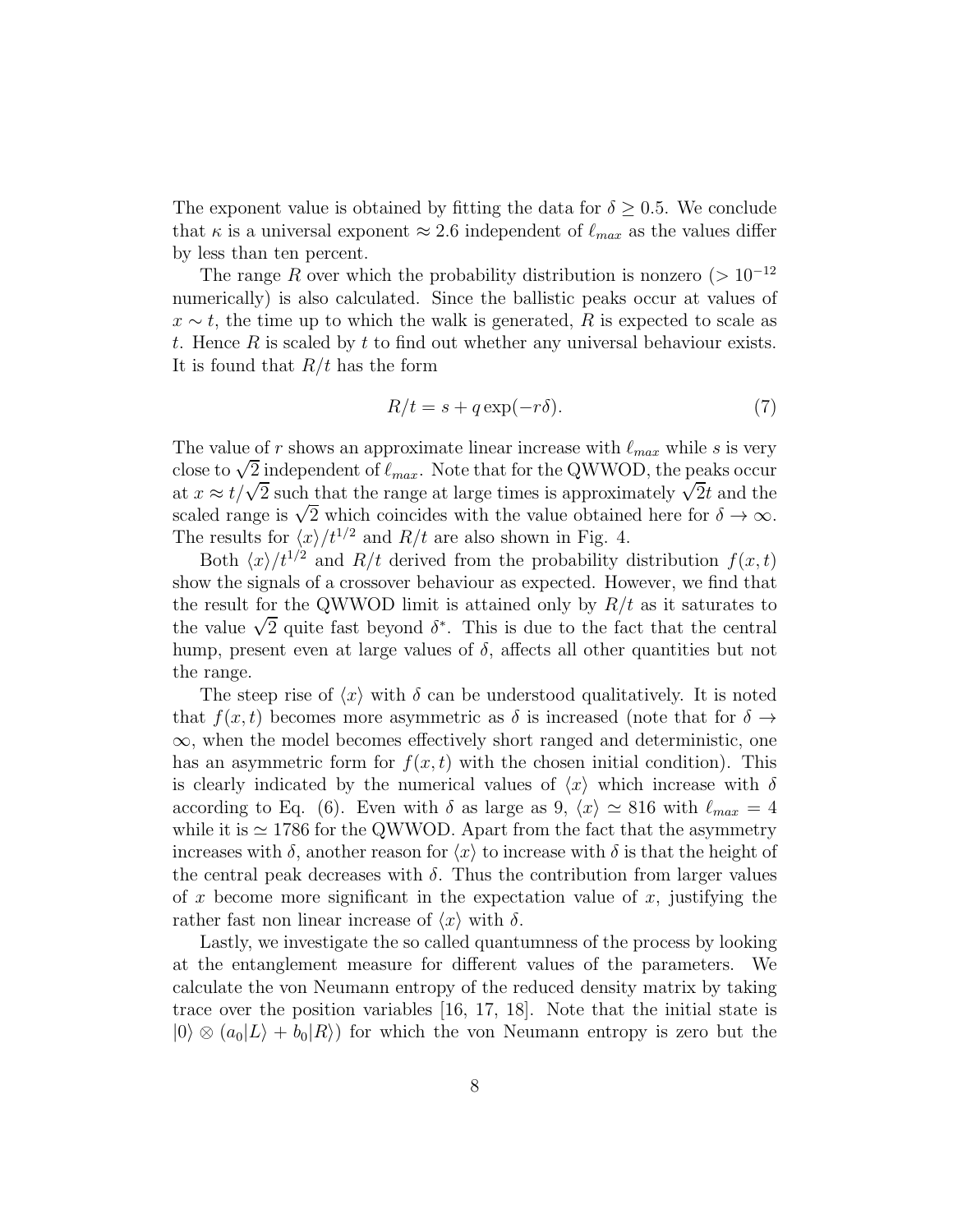

Figure 5: The von Neumann entropy of the quantum walk with disorder (QWWD) is compared with that of the quantum walk without disorder (QWWOD) for two values of  $\delta$  and  $\ell_{max}$ . The left panel shows the result for the initial state  $a_0 = 1/\sqrt{3}$ ,  $b_0 = \sqrt{2/3}$ while for the right panel, the initial state is  $a_0 = 0, b_0 = 1$ .

entanglement between the position and the coin space develops as the walk progresses. The entropy of the QWWOD is known to be dependent on the initial configuration. Since the asymptotic entanglement is already quite large for the QWWOD with the initial condition used, we show the results for another initial condition  $(a_0 = 1, b_0 = 0)$  for which the asymptotic value is less. It is seen that the entropy of entanglement for the QWWD, even at large values of  $\delta$ , are very close to 1, independent of the initial configuration, and as expected, larger than the QWWOD. On the other hand, we note that the oscillations are less in amplitude which indicates that the interference effects are less, consistent with the existence of the central hump occurring even for large (finite) values of  $\delta$ . We show in Fig. 5 the entropy of the long ranged walk in comparison to the QWWOD. As expected, we find that for  $\delta = 5$ , which is larger than  $\delta^*$ , the results are independent of  $\ell_{max}$  for both the initial conditions.

#### 3. Summary and conclusions

The present work had two aspects, first the effect of long range steps taken from a fat tailed distribution and second the truncation of the maximum step length. As obtained in the previous studies of random long ranged quantum walks [6, 7], one finds  $\langle x^2 \rangle \propto t^{3/2}$ . This further strengthens the claim that the introduction of the long ranged steps modifies the scaling behaviour in a manner independent of the nature of the distribution  $P(\ell)$ .

It may be naively thought that for a choice of initial values of  $a_0$  and  $b_0$ which leads to a asymmetric form of  $f(x,t)$ ,  $\langle x \rangle$  will scale as  $\sqrt{\langle x^2 \rangle} \propto t^{3/4}$ .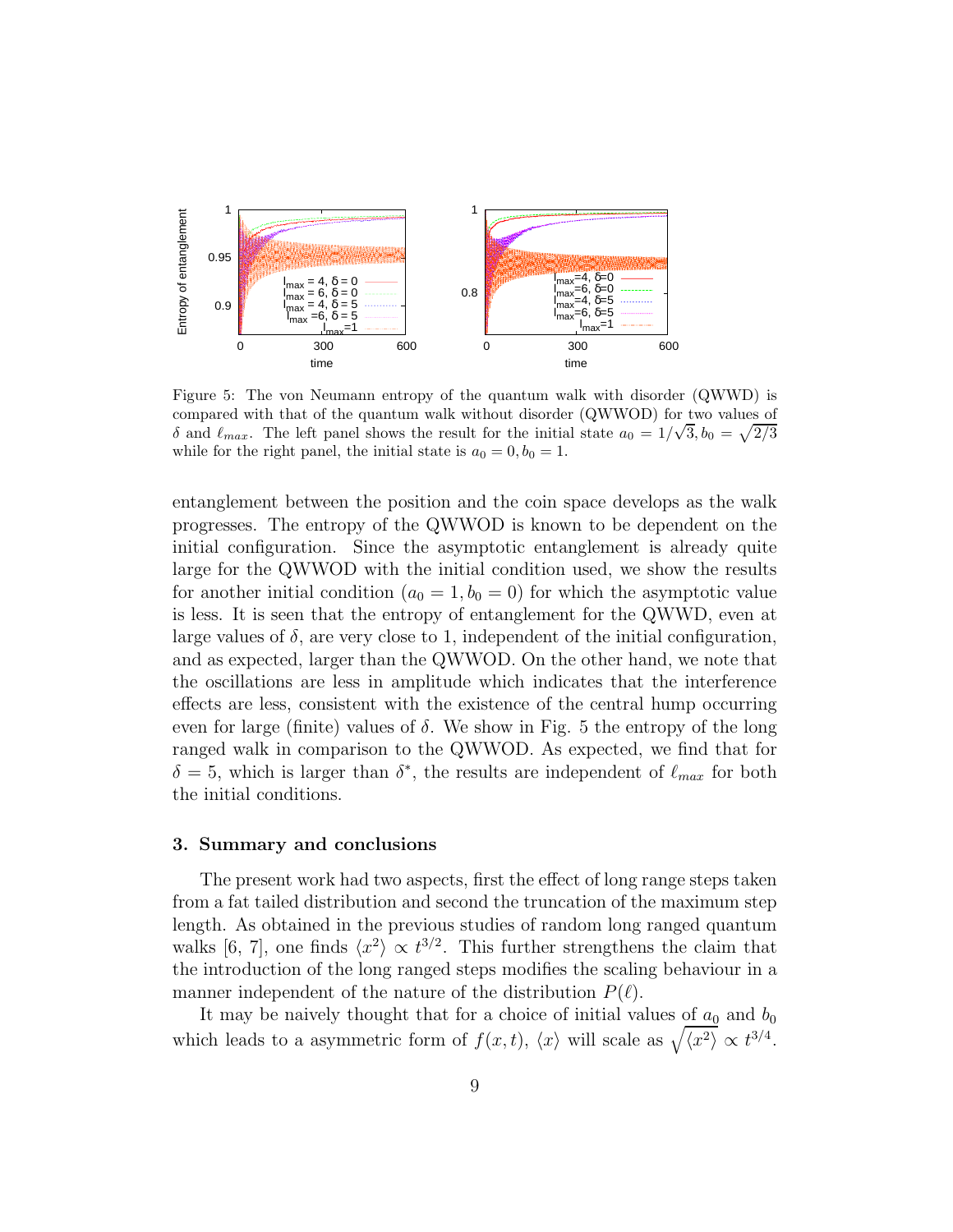However we find  $\langle x \rangle$  behaves as  $t^{1/2}$ . One can justify this using the empirical analysis;  $f(x, t)$  shows scaling behaviour with  $x/t^{1/2}$  as the scaling variable (almost up to the point of the advent of the ballistic peaks) and since the contribution from the ballistic peaks nearly cancel out, the scaling behaviour is determined by the central region of  $f(x, t)$  only.

The scaling function has been analyzed in some detail and it shows an interesting crossover behaviour. It may be recalled that the classical Levy walk shows a crossover to the short ranged behaviour (Gaussian form for probability distribution) beyond a certain value of the parameter  $\delta$ . Here, however, we do not get a crossover to the short ranged behaviour (which seems to be present only for  $\delta \to \infty$  for  $\ell_{max} > 1$ ) but rather a change in the behaviour of the scaling function and also a universal behaviour with respect to  $\ell_{max}$  for  $\delta > \delta^*$ . On the other hand the exponents are robust with respect to  $\delta$ , even for the largest value of  $\delta$  considered. This may appear counter-intuitive as the system is expected to have short range behaviour for large values of  $\delta$  but apparently, the peak at the center persists even for the maximum value of  $\delta$  that could be simulated indicating that the interference effects are less effective compared to the QWWOD.

One may try to infer what happens if  $\ell_{max}$  is made infinite, i.e., the unrestricted Levy walk. The present results indicate that above  $\delta^*$ , the scaling function has a stretched exponential behaviour that is independent of  $\ell_{max}$ . Hence it can be conjectured that the scaling function will have a stretched exponential behaviour for  $\ell_{max} \to \infty$  as well for  $\delta > \delta^*$ . However, this needs more investigation since the results found here are all for finite values of  $\ell_{max}$ . One other interesting aspect of the long ranged walk is in the context of searching. We note that with  $\delta < \delta^*$ , the range is larger compared to that of the usual walker. So even though the walk is partially localised, it is possible to reach remote targets, the more so with larger  $\ell_{max}$ , albeit at a sub-ballistic speed.

When long term memory along with variable step lengths is considered, the variance shows a super-ballistic behaviour [8]. Hence from the present results, one can say it is the effect of memory that makes the walk faster and not the choice of time dependent step lengths.

One last point to be mentioned is the issue of quantumness. There have been some very recent works which suggest alternative ways of estimating this [19, 20] in quantum walks, these can be used in future studies.

Acknowledgement: The author acknowledges financial support from SERB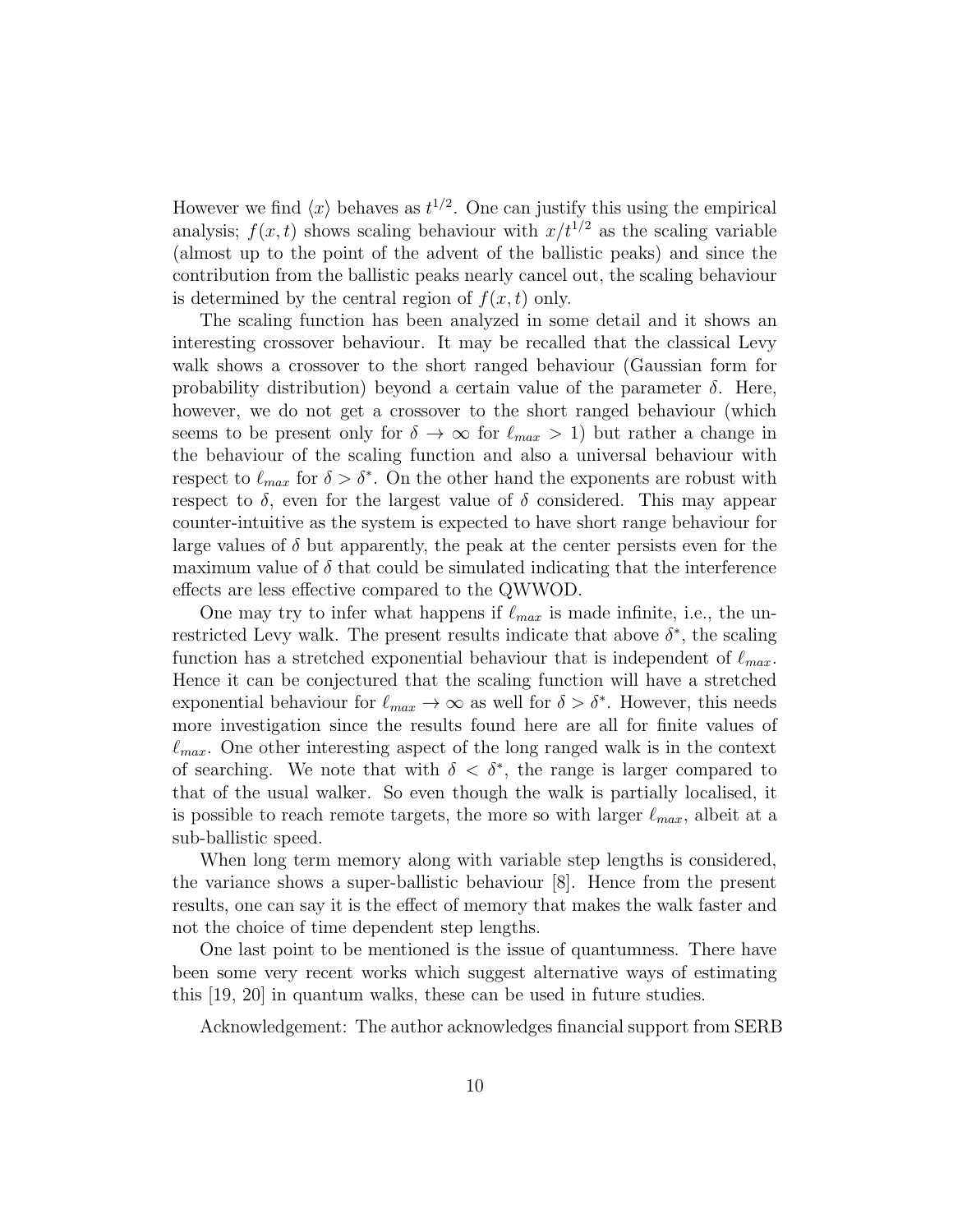project EMR/2016/005429. Discussions with Amit Kumar Pal and Suchetana Mukhopadhyaya are gratefully acknowledged.

### References

- [1] Y. Aharonov, L. Davidovich, and N. Zagury, Phys. Rev. A 48, 1687 (1993).
- [2] J. Kempe, Contemp. Phys. 44, 307 (2003).
- [3] A. Nayak and A. Vishwanath, DIAMCS Technical Report 2000-43 and Los Alamos preprint archive, quant-ph/0010117.
- [4] A. Ambainis, E. Bach, A. Nayak, A. Vishwanath, and J. Watrous, Proceedings 33rd STOC New York (ACM, New York, 2001).
- [5] V. Kendon, Math. Struct. Comput. Sci. 17, 1169 (2007).
- [6] P. Sen, Physica A 514, 266 (2019).
- [7] S. Das, S. Mal, A. Sen(De), U. Sen, Phys. Rev. A 99, 042329 (2019).
- [8] G. Di Molfetta, D. O. Soares-Pinto and S. M. Duarte Queirós, Phys. Rev. A 97, 062112 (2018).
- [9] M. A. Pires, G. Di Molfetta, S. M. D. Queiros, arXiv:1907.12696 [quantph].
- [10] H. Lavička, V. Potoček, T. Kiss, et al. Eur. Phys. J. D 64, 119 (2011).
- [11] Y. Shikano, K. Chisaki, E. Segawa, and N. Konno, Phys. Rev. A 81, 062129 (2010); Y. Shikano, J. Horikawa and T. Wada, Phys. Scr. T151 014016 (2012) doi:10.1088/0031-8949/2012/T151/014016.
- [12] M. O. Cáceres and M. Nizama, J. Phys. A: Math. Theor. 43, 455306  $(2010).$
- [13] O Mülken, V. Pernice and A. Blumen, Phys. Rev. E  $77$ , 021117 (2008).
- [14] T. Chattaraj and R. V. Krems, Phys. Rev. A 94, 023601 (2016).
- [15] Note that in [6], the same initial condition was taken but there is a typo in the published version. However, this is of no serious consequence.